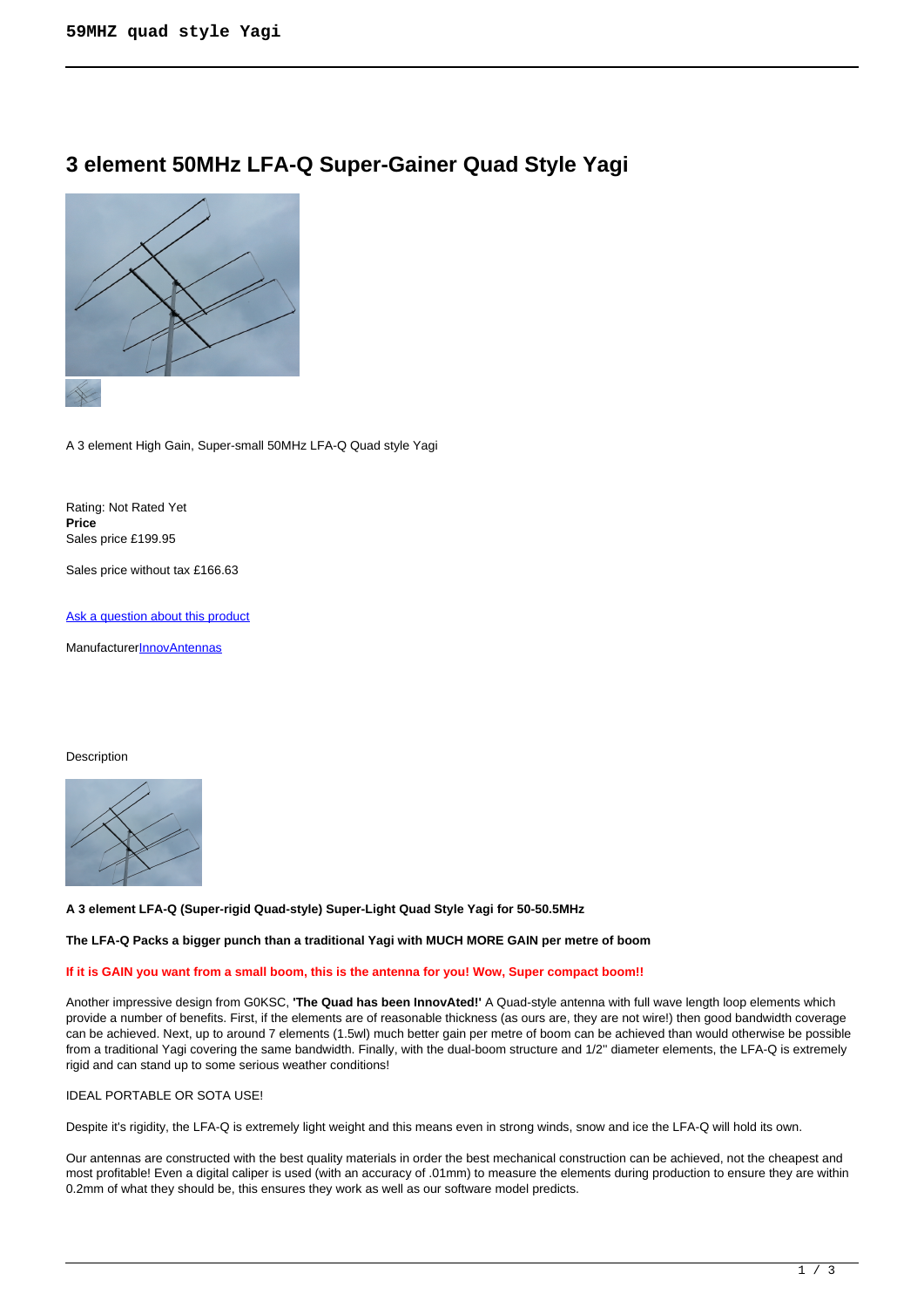- **Marine grade Stainless Steel Fittings**
- **Original Stauff Insulation clamps**
- **Mill finished boom and elements for highest levels of accuracy**

For more information This email address is being protected from spambots. You need JavaScript enabled to view it. document.getElementById('cloak7abd925122becd3a7d84c4d688c9e68c').innerHTML = ''; var prefix = 'ma' + 'il' + 'to'; var path = 'hr' + 'ef' + '='; var addy7abd925122becd3a7d84c4d688c9e68c = 'justin' + '@'; addy7abd925122becd3a7d84c4d688c9e68c = addy7abd925122becd3a7d84c4d688c9e68c + 'g0ksc' + '.' + 'co' + '.' + 'uk?subject=4el 2m Antenna question'; var addy\_text7abd925122becd3a7d84c4d688c9e68c = 'Email here';document.getElementById('cloak7abd925122becd3a7d84c4d688c9e68c').innerHTML += ''+addy\_text7abd925122becd3a7d84c4d688c9e68c+'';

**Performance**

**Gain:** 8.82dBi @ 50.1MHz

**F/B:** 24.04dB @ 50.1MHz

**Peak Gain:** 8.9dBi

**Gain 10m above ground:** 14.36dBi

**Peak F/B:** 16.95dB

**Power Rating:** 5kw

**SWR:** Below 1.4.1 from 50MHz to 50.5MHz

**Boom Length:** 1.96m

**Loop Height:** 70cms

**Weight:** 3kg/8lbs

**Safe Wind Speed:** 210Kph/130Mph

**Turning Radius:** 1.69m/5.77ft

**Vertical Stacking:** 2.75m

#### **Customer comment on the LFA-Q:**

''Very nice...assembled and installed over the last two days - even though it arrived over night!

Performs extremely well - It replaced a MET 144 8T (remember them) that was about 20 years old - the gamma match had become unstable suspect the trombone dielectric has aged/decayed.

This antenna has great FB like the MET but I think gain is very comparable and bandwidth far, far superior.

Thanks for the great service

Martin VE7MM/G4EZG''

#### **Specification**

This antenna is made with a 1/2 inch (12.7mm) and 3/8 inch (9.525mm) diameter tube for the LFA-Q and the boom sections are 3/4'' 19mm diameter. **This antenna is not made cheaply, it is made to perform and to do so for many years with Marine Grade Stainless Steel fixings.**

No figures are made up here as they are in some Ham Radio adverts, all performance figures are verified in the very latest software simulation packages with some antennas being professionally confirmed on an antenna range.